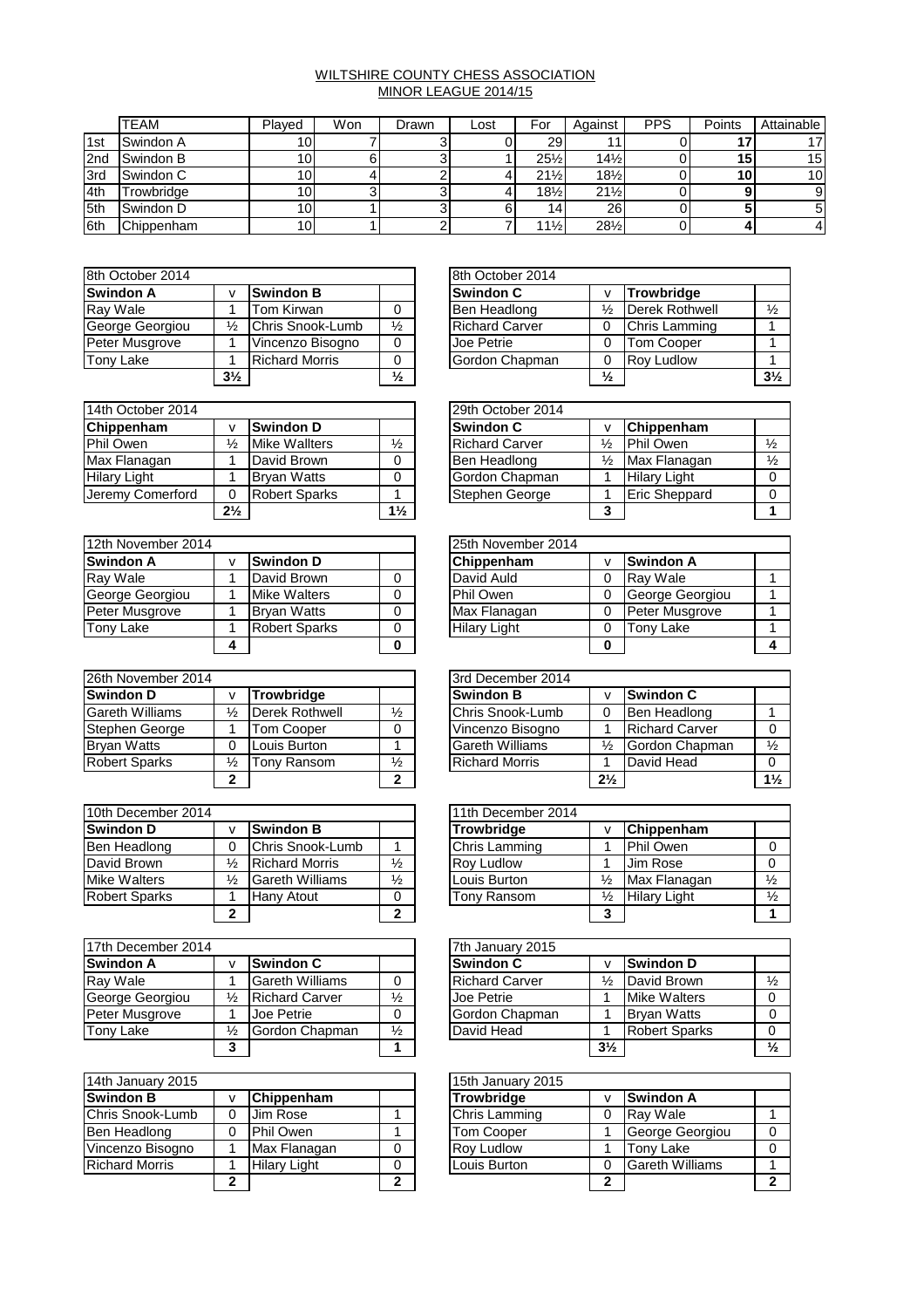| 28th January 2015    |   |                      |               | 29th January 2015 |                |  |
|----------------------|---|----------------------|---------------|-------------------|----------------|--|
| <b>Swindon D</b>     |   | Chippenham           |               | <b>Trowbridge</b> | v              |  |
| <b>Mike Walters</b>  |   | Jim Rose             |               | Godfrey McCann    | 1              |  |
| David Brown          | ⅓ | Max Flanagan         | $\frac{1}{2}$ | Derek Rothwell    |                |  |
| <b>Bryan Watts</b>   |   | <b>Hilary Light</b>  |               | Louis Burton      | $\Omega$       |  |
| <b>Robert Sparks</b> | ⅓ | <b>Eric Sheppard</b> | $\frac{1}{2}$ | Tony Ransom       | $\Omega$       |  |
|                      | າ |                      | າ             |                   | $\overline{2}$ |  |

| 11th February 2015    |   |                  |               | 24th February 2015   |          |
|-----------------------|---|------------------|---------------|----------------------|----------|
| <b>Swindon B</b>      |   | <b>Swindon A</b> |               | Chippenham           | v        |
| Chris Snook-Lumb      |   | Ray Wale         |               | Jim Rose             | $\Omega$ |
| Ben Headlong          | ⅓ | George Georgiou  | $\frac{1}{2}$ | Phil Owen            | $\Omega$ |
| Vincenzo Bisogno      |   | Peter Musgrove   | $\frac{1}{2}$ | Max Flanagan         | $\Omega$ |
| <b>Richard Morris</b> |   | Tonv Lake        |               | <b>Eric Sheppard</b> | 0        |
|                       | າ |                  | າ             |                      | 0        |

| 25th February 2015    |                |                   |               | 11th March 2015      |               |
|-----------------------|----------------|-------------------|---------------|----------------------|---------------|
| <b>Swindon B</b>      |                | <b>Trowbridge</b> |               | <b>Swindon D</b>     | v             |
| Chris Snook-Lumb      |                | <b>Tom Cooper</b> |               | <b>Mike Walters</b>  | $\Omega$      |
| Ben Headlong          |                | <b>Roy Ludlow</b> |               | David Brown          | $\frac{1}{2}$ |
| Vincenzo Bisogno      |                | Louis Burton      |               | <b>Robert Sparks</b> | $\Omega$      |
| <b>Richard Morris</b> | $\frac{1}{2}$  | Tony Ransom       | $\frac{1}{2}$ | <b>Bryan Watts</b>   | $\Omega$      |
|                       | $3\frac{1}{2}$ |                   | $\frac{1}{2}$ |                      | $\frac{1}{2}$ |

| 17th March 2015     |   |                   | 18th March 2015 |                       |                |                      |
|---------------------|---|-------------------|-----------------|-----------------------|----------------|----------------------|
| Chippenham          |   | <b>Trowbridge</b> |                 | <b>Swindon B</b>      | ۷              | <b>Swindon D</b>     |
| Jim Rose            | ⅓ | Chris Lamming     | $\frac{1}{2}$   | Chris Snook-Lumb      | 0              | <b>Mike Walters</b>  |
| Phil Owen           | ⅓ | Гот Cooper        | $\frac{1}{2}$   | Ben Headlong          | $\frac{1}{2}$  | David Brown          |
| <b>Hilary Light</b> |   | <b>Rov Ludlow</b> |                 | Vincenzo Bisogno      |                | <b>Robert Sparks</b> |
| <b>Sam Farren</b>   |   | Louis Burton      |                 | <b>Richard Morris</b> |                | <b>Brvan Watts</b>   |
|                     |   |                   | ◠               |                       | $2\frac{1}{2}$ |                      |

| 25th March 2015        |               |                  | 26th March 2015 |                       |   |                        |  |
|------------------------|---------------|------------------|-----------------|-----------------------|---|------------------------|--|
| <b>Swindon C</b>       |               | <b>Swindon A</b> |                 | <b>Trowbridge</b>     |   | <b>Swindon B</b>       |  |
| <b>Gareth Williams</b> | $\frac{1}{2}$ | Ray Wale         | $\frac{1}{2}$   | <b>Tom Cooper</b>     |   | Chris Snook-Lumb       |  |
| Gordon Chapman         | $\frac{1}{2}$ | Peter Musgrove   | $\frac{1}{2}$   | <b>Rov Ludlow</b>     |   | <b>Gareth Williams</b> |  |
| <b>Richard Carver</b>  |               | George Georgiou  |                 | Tony Ransom           | 0 | <b>Richard Morris</b>  |  |
| David Head             |               | Гоnv Lake        | 0               | <b>Brian Atkinson</b> |   | David Head             |  |
|                        | ◠             |                  | ົ               |                       | 0 |                        |  |

| 9th April 2015    |                        | 15th April 2015 |                  |                |                     |  |
|-------------------|------------------------|-----------------|------------------|----------------|---------------------|--|
| Trowbridge        | <b>Swindon D</b>       |                 | <b>Swindon A</b> |                | Chippenham          |  |
| <b>Tom Cooper</b> | <b>Gareth Williams</b> |                 | Rav Wale         | $\frac{1}{2}$  | Jim Rose            |  |
| Louis Burton      | <b>Mike Walters</b>    |                 | George Georgiou  |                | Phil Owen           |  |
| Tony Ransom       | David Brown            |                 | Peter Musgrove   | $\frac{1}{2}$  | Max Flanagan        |  |
| David Millichamp  | <b>Robert Sparks</b>   |                 | Tony Lake        | $\frac{1}{2}$  | <b>Hilary Light</b> |  |
|                   |                        | ິ               |                  | $2\frac{1}{2}$ |                     |  |

| 21st April 2015      |               |                        |                | 22nd April 2015            |
|----------------------|---------------|------------------------|----------------|----------------------------|
| Chippenham           |               | <b>Swindon B</b>       |                | <b>Swindon C</b><br>v      |
| <b>Jim Rose</b>      |               | Chris Snook-Lumb       |                | Gordon Chapman<br>$\Omega$ |
| Phil Owen            | ⅓             | Vincenzo Bisogno       | $\frac{1}{2}$  | <b>Richard Carver</b>      |
| Max Flanagan         |               | <b>Gareth Williams</b> |                | Joe Petrie<br>$\Omega$     |
| <b>Eric Sheppard</b> |               | <b>Richard Morris</b>  |                | David Head<br>$\Omega$     |
|                      | $\frac{1}{2}$ |                        | $3\frac{1}{2}$ |                            |

| 29th April 2015  |                |                      |                | 6th May 2015         |               |  |
|------------------|----------------|----------------------|----------------|----------------------|---------------|--|
| <b>Swindon A</b> |                | <b>Trowbridge</b>    |                | <b>Swindon D</b>     | v             |  |
| Ray Wale         |                | <b>Chris Lamming</b> |                | <b>Mike Walters</b>  | $\frac{1}{2}$ |  |
| George Georgiou  | ⅓              | Derek Rothwell       | $\frac{1}{2}$  | David Brown          | $\frac{1}{2}$ |  |
| Peter Musgrove   |                | <b>Rov Ludlow</b>    |                | <b>Robert Sparks</b> | $\Omega$      |  |
| Tony Lake        |                | Louis Burton         |                | <b>Bryan Watts</b>   | $\Omega$      |  |
|                  | $2\frac{1}{2}$ |                      | $1\frac{1}{2}$ |                      |               |  |

|              |                      |               | 29th January 2015 |   |                       |   |
|--------------|----------------------|---------------|-------------------|---|-----------------------|---|
| v            | Chippenham           |               | Trowbridge        |   | <b>Swindon C</b>      |   |
|              | Jim Rose             |               | Godfrey McCann    |   | Gordon Chapman        |   |
| ⅓            | Max Flanagan         | $\frac{1}{2}$ | Derek Rothwell    |   | <b>Richard Carver</b> | 0 |
| 0            | <b>Hilary Light</b>  |               | Louis Burton      | 0 | Joe Petrie            |   |
| ⅛            | <b>Eric Sheppard</b> | $\frac{1}{2}$ | Tonv Ransom       |   | David Head            |   |
| $\mathbf{2}$ |                      |               |                   | 2 |                       |   |

|              |                  |               | 24th February 2015   |   |                        |  |
|--------------|------------------|---------------|----------------------|---|------------------------|--|
| v            | <b>Swindon A</b> |               | Chippenham           |   | <b>Swindon C</b>       |  |
| 0            | Ray Wale         |               | Jim Rose             |   | <b>Gareth Williams</b> |  |
| ⅛            | George Georgiou  | $\frac{1}{2}$ | Phil Owen            |   | Gordon Chapman         |  |
| ⅓            | Peter Musgrove   | $\frac{1}{2}$ | Max Flanagan         | 0 | <b>Richard Carver</b>  |  |
|              | Tony Lake        |               | <b>Eric Sheppard</b> |   | Joe Petrie             |  |
| $\mathbf{2}$ |                  | ≏             |                      |   |                        |  |

|                |                   |               | 11th March 2015      |               |                  |                |
|----------------|-------------------|---------------|----------------------|---------------|------------------|----------------|
| <b>V</b>       | <b>Trowbridge</b> |               | <b>Swindon D</b>     | ν             | <b>Swindon A</b> |                |
|                | <b>Tom Cooper</b> |               | <b>Mike Walters</b>  |               | Ray Wale         |                |
|                | <b>Rov Ludlow</b> |               | David Brown          | $\frac{1}{2}$ | George Georgiou  | $\frac{1}{2}$  |
|                | Louis Burton      |               | <b>Robert Sparks</b> |               | Peter Musgrove   |                |
| $\frac{1}{2}$  | Tony Ransom       | $\frac{1}{2}$ | <b>Brvan Watts</b>   | U             | Tony Lake        |                |
| $3\frac{1}{2}$ |                   | $\frac{1}{2}$ |                      | $\frac{1}{2}$ |                  | $3\frac{1}{2}$ |

|               |                   |               | 18th March 2015       |                |                      |                |  |  |  |  |
|---------------|-------------------|---------------|-----------------------|----------------|----------------------|----------------|--|--|--|--|
| v             | <b>Trowbridge</b> |               | <b>Swindon B</b>      |                | <b>Swindon D</b>     |                |  |  |  |  |
| $\frac{1}{2}$ | Chris Lamming     | $\frac{1}{2}$ | Chris Snook-Lumb      |                | <b>Mike Walters</b>  |                |  |  |  |  |
| $\frac{1}{2}$ | <b>Tom Cooper</b> | $\frac{1}{2}$ | Ben Headlong          | $\frac{1}{2}$  | David Brown          | $\frac{1}{2}$  |  |  |  |  |
| 0             | <b>Rov Ludlow</b> |               | Vincenzo Bisogno      |                | <b>Robert Sparks</b> |                |  |  |  |  |
| 0             | Louis Burton      |               | <b>Richard Morris</b> |                | <b>Bryan Watts</b>   |                |  |  |  |  |
| 1             |                   | 3             |                       | $2\frac{1}{2}$ |                      | $1\frac{1}{2}$ |  |  |  |  |

|               |                  |               | 26th March 2015       |                        |  |
|---------------|------------------|---------------|-----------------------|------------------------|--|
| v             | <b>Swindon A</b> |               | <b>Trowbridge</b>     | <b>Swindon B</b>       |  |
| ⅓             | Ray Wale         | $\frac{1}{2}$ | <b>Tom Cooper</b>     | Chris Snook-Lumb       |  |
| $\frac{1}{2}$ | Peter Musgrove   | $\frac{1}{2}$ | <b>Rov Ludlow</b>     | <b>Gareth Williams</b> |  |
| 0             | George Georgiou  |               | <b>Tony Ransom</b>    | <b>Richard Morris</b>  |  |
|               | Tony Lake        |               | <b>Brian Atkinson</b> | David Head             |  |
| $\mathbf{2}$  |                  | າ             |                       |                        |  |

|   |                        |   | 15th April 2015  |                |                     |                |
|---|------------------------|---|------------------|----------------|---------------------|----------------|
| v | <b>Swindon D</b>       |   | <b>Swindon A</b> |                | Chippenham          |                |
|   | <b>Gareth Williams</b> |   | Ray Wale         | ⅓              | Jim Rose            | $\frac{1}{2}$  |
| 0 | <b>Mike Walters</b>    |   | George Georgiou  |                | Phil Owen           |                |
| 0 | David Brown            |   | Peter Musgrove   | $\frac{1}{2}$  | Max Flanagan        | $\frac{1}{2}$  |
| 0 | <b>Robert Sparks</b>   |   | Tony Lake        | $\frac{1}{2}$  | <b>Hilary Light</b> | $\frac{1}{2}$  |
| 1 |                        | 3 |                  | $2\frac{1}{2}$ |                     | $1\frac{1}{2}$ |

|               |                        |                | 22nd April 2015       |                       |  |
|---------------|------------------------|----------------|-----------------------|-----------------------|--|
| v             | <b>Swindon B</b>       |                | <b>Swindon C</b>      | <b>Swindon B</b>      |  |
| 0             | Chris Snook-Lumb       |                | Gordon Chapman        | Chris Snook-Lumb      |  |
| 1⁄2           | Vincenzo Bisogno       | $\frac{1}{2}$  | <b>Richard Carver</b> | Ben Headlong          |  |
| 0             | <b>Gareth Williams</b> |                | Joe Petrie            | Vincenzo Bisogno      |  |
| 0             | <b>Richard Morris</b>  |                | David Head            | <b>Richard Morris</b> |  |
| $\frac{1}{2}$ |                        | $3\frac{1}{2}$ |                       |                       |  |

|                |                   |                |                     | 6th May 2015         |   |                       |               |
|----------------|-------------------|----------------|---------------------|----------------------|---|-----------------------|---------------|
| $\mathbf v$    | <b>Trowbridge</b> |                | <b>Swindon D</b>    |                      |   | <b>Swindon C</b>      |               |
|                | Chris Lamming     |                | <b>Mike Walters</b> |                      | ⅓ | Gordon Chapman        | ⅓             |
| $\frac{1}{2}$  | Derek Rothwell    | $\frac{1}{2}$  | David Brown         |                      | ⅓ | <b>Richard Carver</b> | $\frac{1}{2}$ |
|                | <b>Rov Ludlow</b> |                |                     | <b>Robert Sparks</b> |   | <b>Joe Petrie</b>     |               |
|                | Louis Burton      |                | <b>Brvan Watts</b>  |                      |   | David Head            |               |
| $2\frac{1}{2}$ |                   | $1\frac{1}{2}$ |                     |                      |   |                       |               |